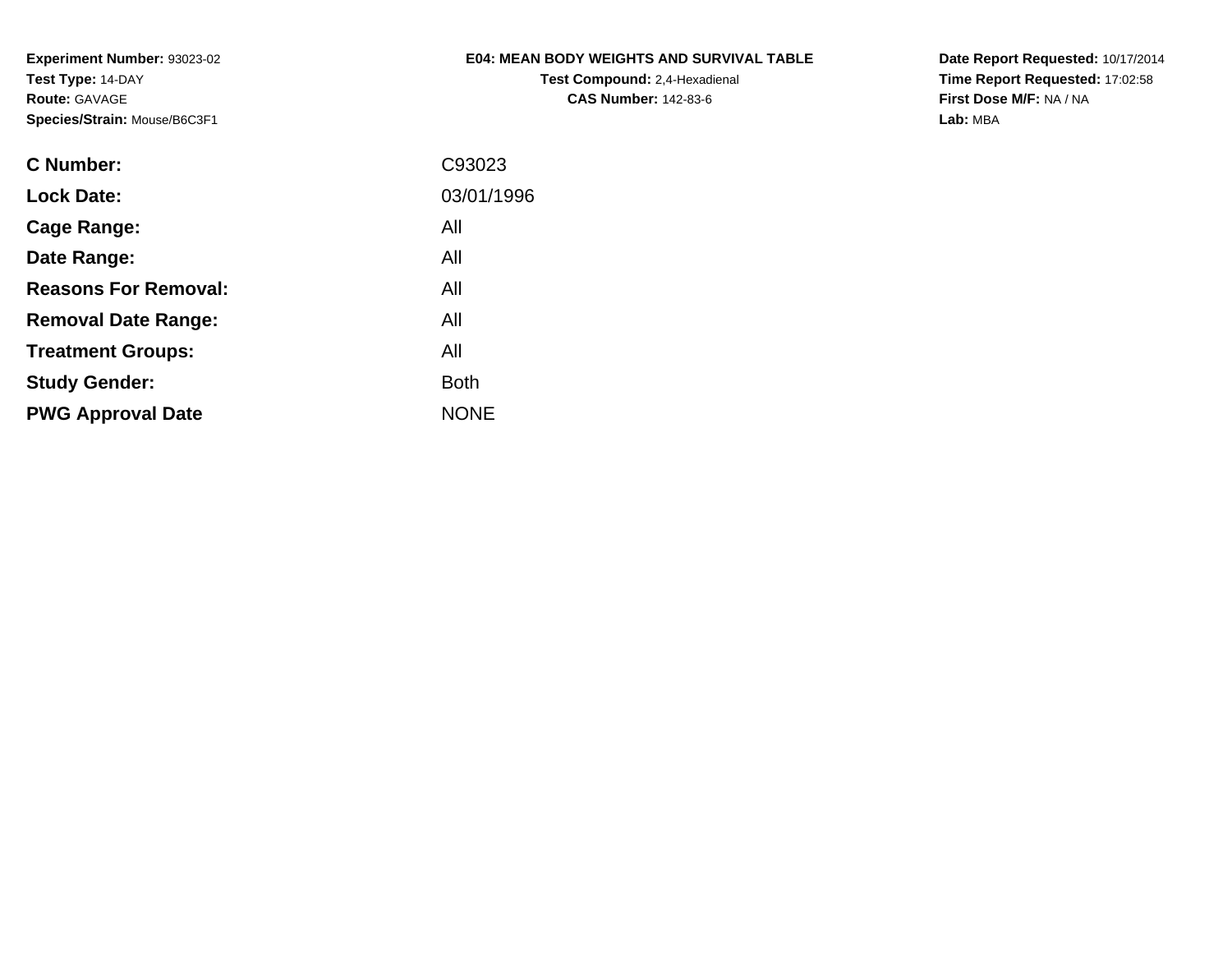### **E04: MEAN BODY WEIGHTS AND SURVIVAL TABLE**

**Test Compound:** 2,4-Hexadienal

**CAS Number:** 142-83-6

**Date Report Requested:** 10/17/2014**Time Report Requested:** 17:02:58**First Dose M/F:** NA / NA**Lab:** MBA

### **MALE**

| <b>DAY</b>                | 0.0   | <b>MG/KG</b> |      | <b>MG/KG</b><br>3.0 |   |      | <b>MG/KG</b><br>9.0 |   |      | 27.0 MG/KG          |   |
|---------------------------|-------|--------------|------|---------------------|---|------|---------------------|---|------|---------------------|---|
|                           | WT(g) | N            |      | $WT(g)$ % OF CNTL N |   |      | $WT(g)$ % OF CNTL N |   |      | $WT(g)$ % OF CNTL N |   |
|                           | 22.5  | 5            | 22.9 | 101.6               | 5 | 23.2 | 102.9               | 5 | 23.1 | 102.7               | 5 |
| 8                         | 23.7  | 5            | 23.8 | 100.6               | 5 | 23.9 | 100.9               | 5 | 24.0 | 101.4               | 5 |
| 17                        | 25.2  | 5            | 25.1 |                     | 5 | 25.7 |                     | ა | 25.9 |                     |   |
| <b>TERM</b><br><b>SAC</b> | 25.2  | 5            | 25.1 | 99.8                | 5 | 25.7 | 102.1               | 5 | 25.9 | 102.9               | 5 |

(I) INTERIM SACRIFICE OCCURRED BETWEEN THIS DAY AND THE PREVIOUS SCHEDULED WEIGHT DAY(\*) THE NUMBER OF ANIMALS WEIGHED ON THIS DAY IS LESS THAN THE NUMBER OF ANIMALS SURVIVING.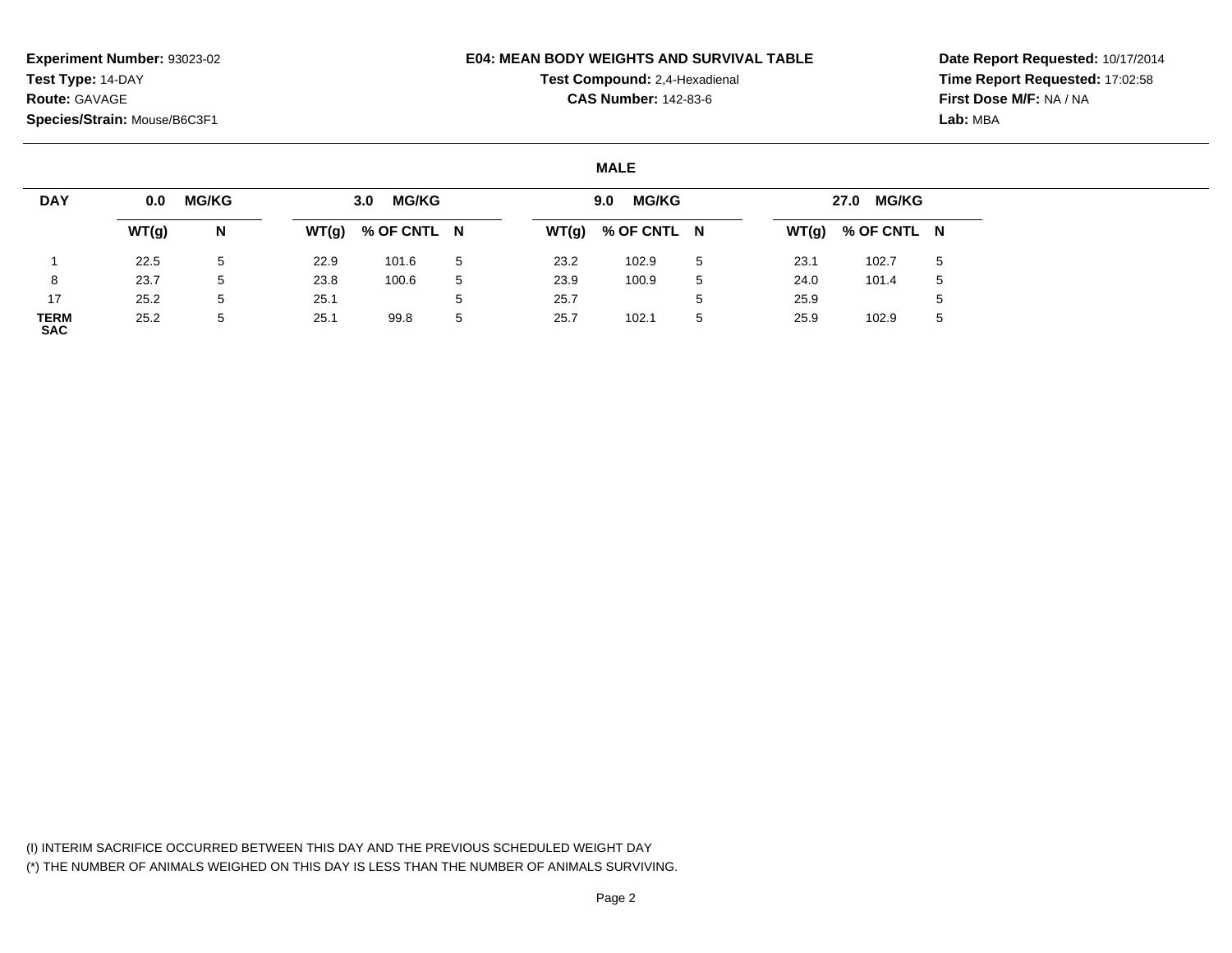### **E04: MEAN BODY WEIGHTS AND SURVIVAL TABLE**

**Test Compound:** 2,4-Hexadienal **CAS Number:** 142-83-6

**Date Report Requested:** 10/17/2014**Time Report Requested:** 17:02:58**First Dose M/F:** NA / NA**Lab:** MBA

#### **MALE**

| <b>DAY</b>          |      | 80.0 MG/KG          |   |      | 240.0 MG/KG         |    |
|---------------------|------|---------------------|---|------|---------------------|----|
|                     |      | $WT(g)$ % OF CNTL N |   |      | $WT(g)$ % OF CNTL N |    |
|                     | 22.8 | 101.2               | 5 | 23.1 | 102.8               | -5 |
| 8                   | 23.3 | 98.5                | 5 | 23.1 | 97.6                | 4  |
| 17                  | 24.6 |                     | 5 | 24.5 |                     | 4  |
| <b>TERM<br/>SAC</b> | 24.6 | 97.8                | 5 | 24.5 | 97.5                | 4  |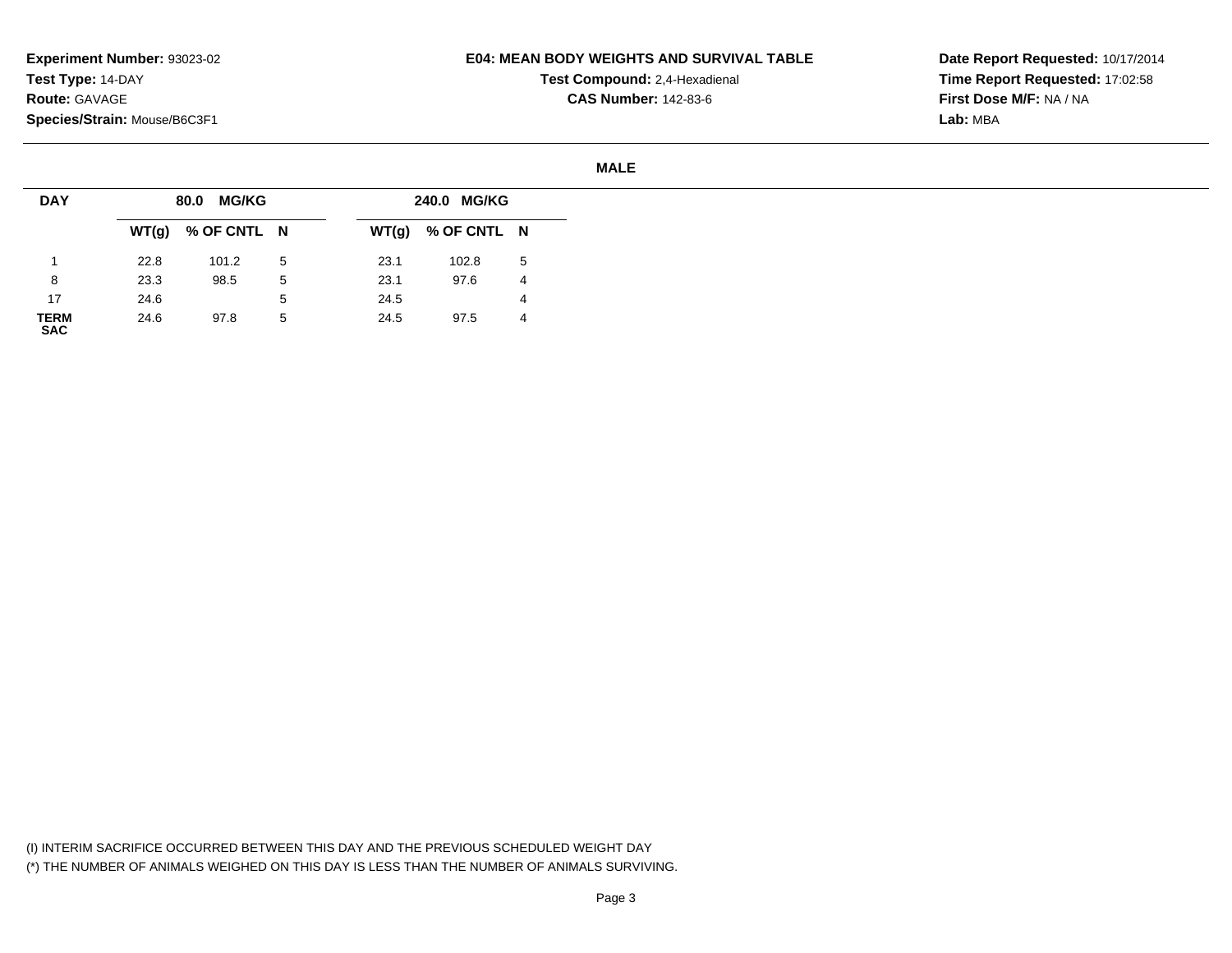### **E04: MEAN BODY WEIGHTS AND SURVIVAL TABLE**

**Test Compound:** 2,4-Hexadienal **CAS Number:** 142-83-6

\*\*\*END OF MALE DATA\*\*\*

**Date Report Requested:** 10/17/2014**Time Report Requested:** 17:02:58**First Dose M/F:** NA / NA**Lab:** MBA

(I) INTERIM SACRIFICE OCCURRED BETWEEN THIS DAY AND THE PREVIOUS SCHEDULED WEIGHT DAY(\*) THE NUMBER OF ANIMALS WEIGHED ON THIS DAY IS LESS THAN THE NUMBER OF ANIMALS SURVIVING.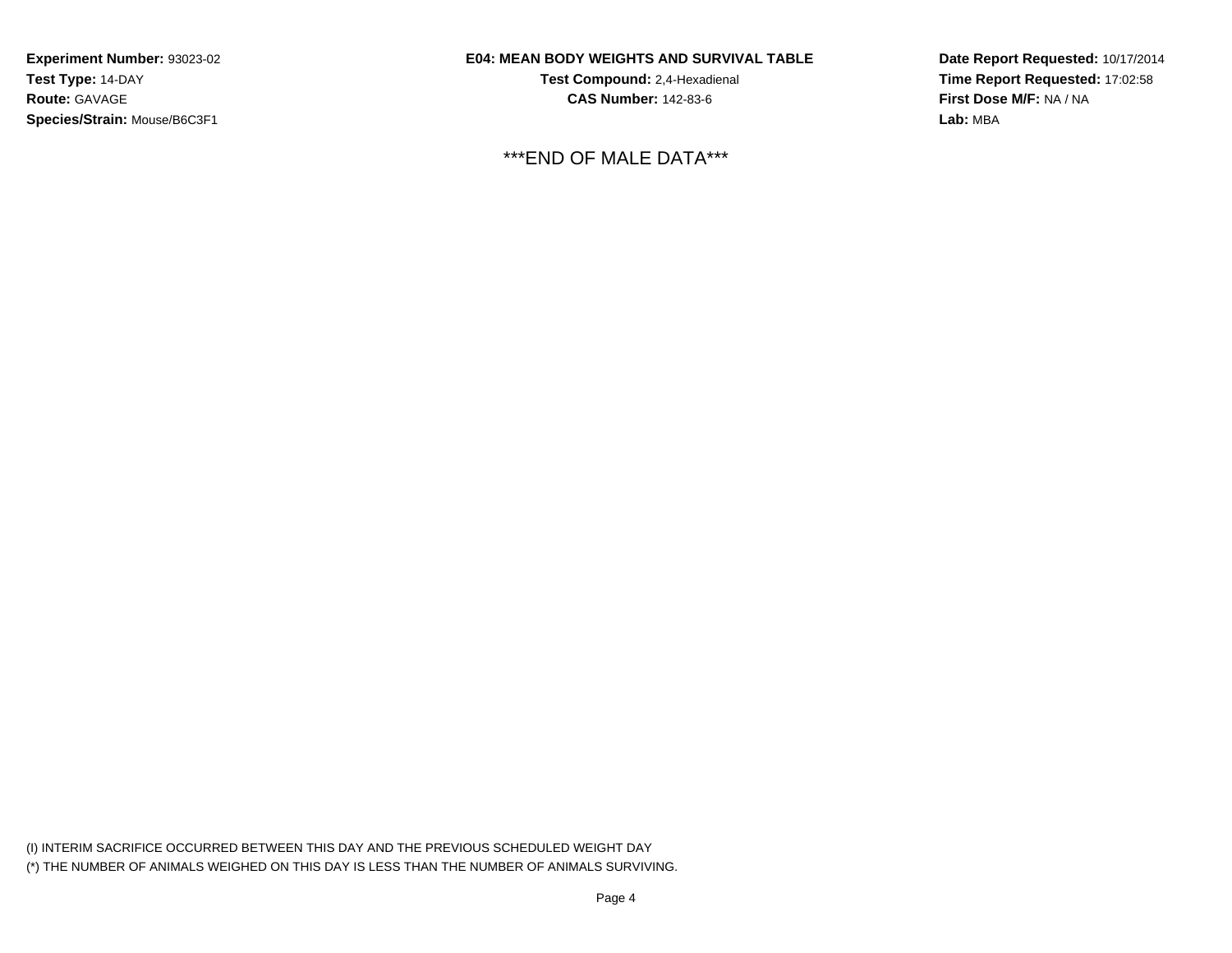### **E04: MEAN BODY WEIGHTS AND SURVIVAL TABLE**

**Test Compound:** 2,4-Hexadienal

**CAS Number:** 142-83-6

**Date Report Requested:** 10/17/2014**Time Report Requested:** 17:02:58**First Dose M/F:** NA / NA**Lab:** MBA

### **FEMALE**

| <b>DAY</b>                | 0.0   | <b>MG/KG</b> |       | <b>MG/KG</b><br>3.0 |    |       | <b>MG/KG</b><br>9.0 |         |      | 27.0 MG/KG          |   |
|---------------------------|-------|--------------|-------|---------------------|----|-------|---------------------|---------|------|---------------------|---|
|                           | WT(g) | N            | WT(g) | % OF CNTL N         |    | WT(g) | % OF CNTL N         |         |      | $WT(g)$ % OF CNTL N |   |
|                           | 18.2  | 5            | 18.4  | 100.8               | -5 | 18.2  | 99.9                | 5       | 19.2 | 105.0               | 5 |
|                           | 18.7  | 5            | 18.9  | 100.9               | 4  | 18.6  | 99.4                | 5       | 19.8 | 105.8               | 5 |
| 17                        | 19.9  | 5            | 19.8  |                     | 4  | 20.1  |                     | ∽<br>J. | 21.2 |                     |   |
| <b>TERM</b><br><b>SAC</b> | 19.9  | 5            | 19.8  | 99.4                | 4  | 20.1  | 100.6               | 5       | 21.2 | 106.3               | ა |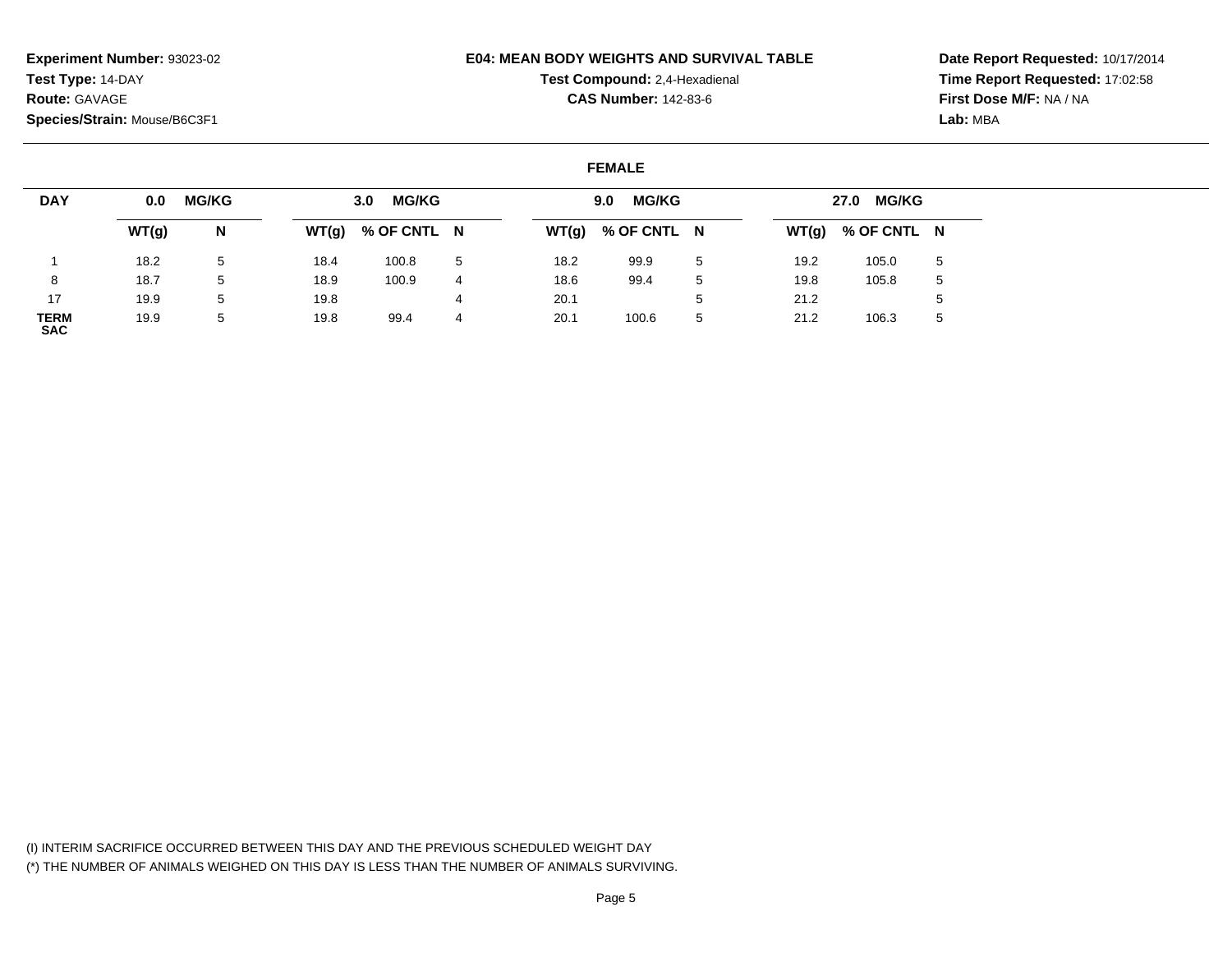### **E04: MEAN BODY WEIGHTS AND SURVIVAL TABLE**

**Test Compound:** 2,4-Hexadienal **CAS Number:** 142-83-6

**Date Report Requested:** 10/17/2014**Time Report Requested:** 17:02:58**First Dose M/F:** NA / NA**Lab:** MBA

#### **FEMALE**

| <b>DAY</b>          |      | 80.0 MG/KG          |    |      | 240.0 MG/KG         |    |
|---------------------|------|---------------------|----|------|---------------------|----|
|                     |      | $WT(g)$ % OF CNTL N |    |      | $WT(g)$ % OF CNTL N |    |
|                     | 18.1 | 99.2                | -5 | 18.2 | 99.7                | -5 |
| 8                   | 19.0 | 101.6               | 5  | 16.3 | 87.1                | 5  |
| 17                  | 20.2 |                     | 5  | 17.9 |                     | 4  |
| <b>TERM<br/>SAC</b> | 20.2 | 101.5               | 5  | 17.9 | 89.5                | 4  |